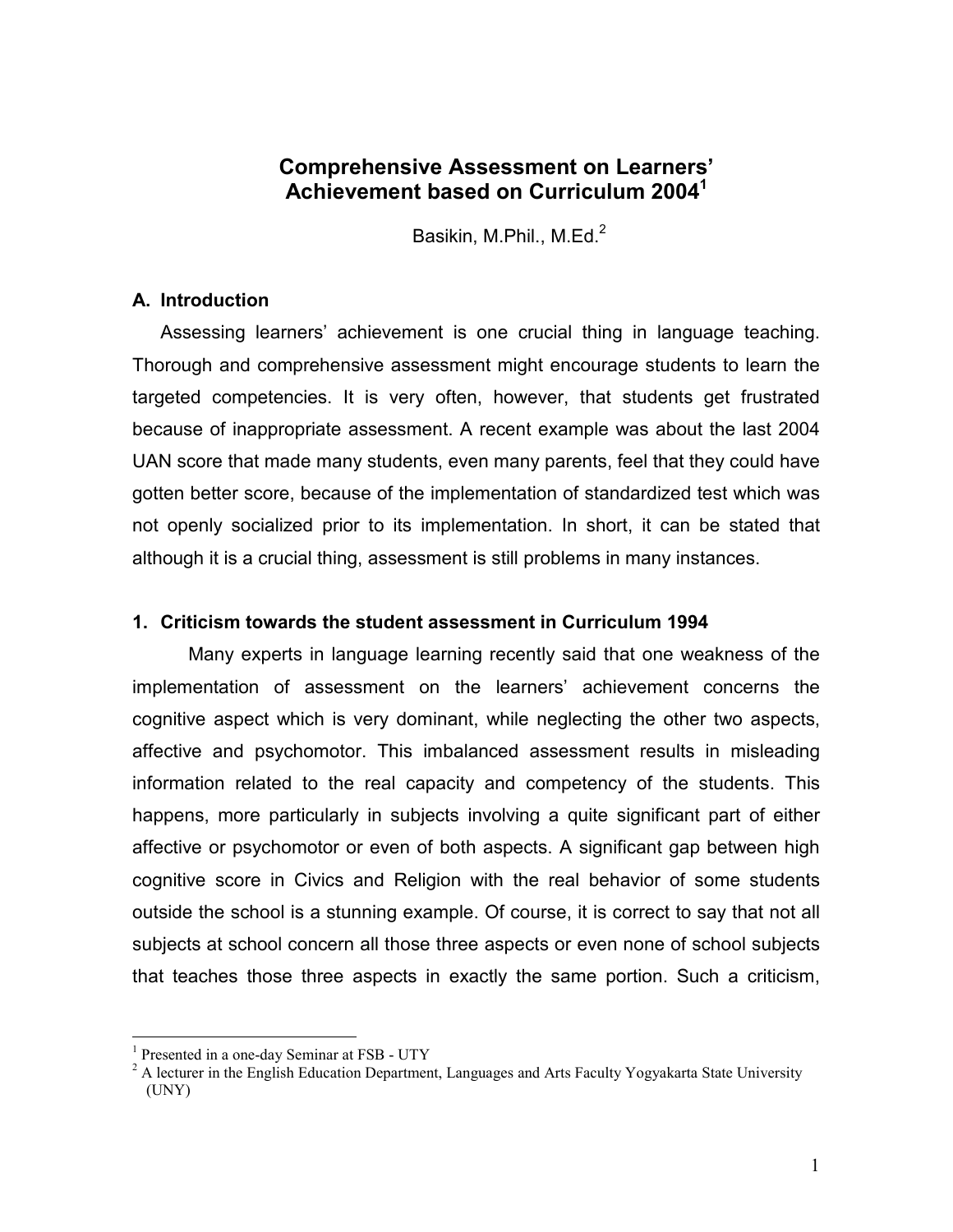however, needs a serious response if our concern in the coming education system is to create people with balanced cognitive, affective and psychomotor capacities.

#### 2. Assessment system in Curriculum 2004

 Curriculum 2004 seems to be aware of the shortcomings of the assessment applied in the education system in this country, more particularly in the secondary education. This is proved by the guide line proposed by the new curriculum, in which more comprehensive and continuous assessment introduced and recommended. Although it is believed that the system will stimulate problems in the implementation at school, the curriculum al least has strived to give perspective on a more appropriate assessment on the student's competencies.

 As is found in the Pedoman Umum Pengembangan Silabus dan Sistem Penilaian as well as in the Pedoman Khusus Pengembangan Silabus dan Sistem Penilaian, it is recommended that there should be two ways of assessing the students, block (Penilaian Blok) and classroom-based (Penilaian Berbasis Kelas) assessments.

 Penilaian blok is an assessment conducted in a special activity aiming to get some data about the learners' achievement, in this case the targeted competencies. These data include not only cognitive data, but also affective and psychomotor ones, depending on the specific characteristics of the subjects. This assessment is done based on the schedule that is made by a teacher early before the semester starts. It might be done at the end of one single basic competency or at the end of some basic competencies. Penilaian berbasis kelas, on the other hand, is done inherent in the learning activities. For example, while a teacher is giving a task and the students are doing the task, either individually or in groups, the teacher also makes a note that she/he will use as part of the grade at the end of the semester. Although it does not need a specially allotted time, this assessment still needs to be planed in advanced. This is because according to Curriculum 2004, and actually according to any successful curriculum, assessment

2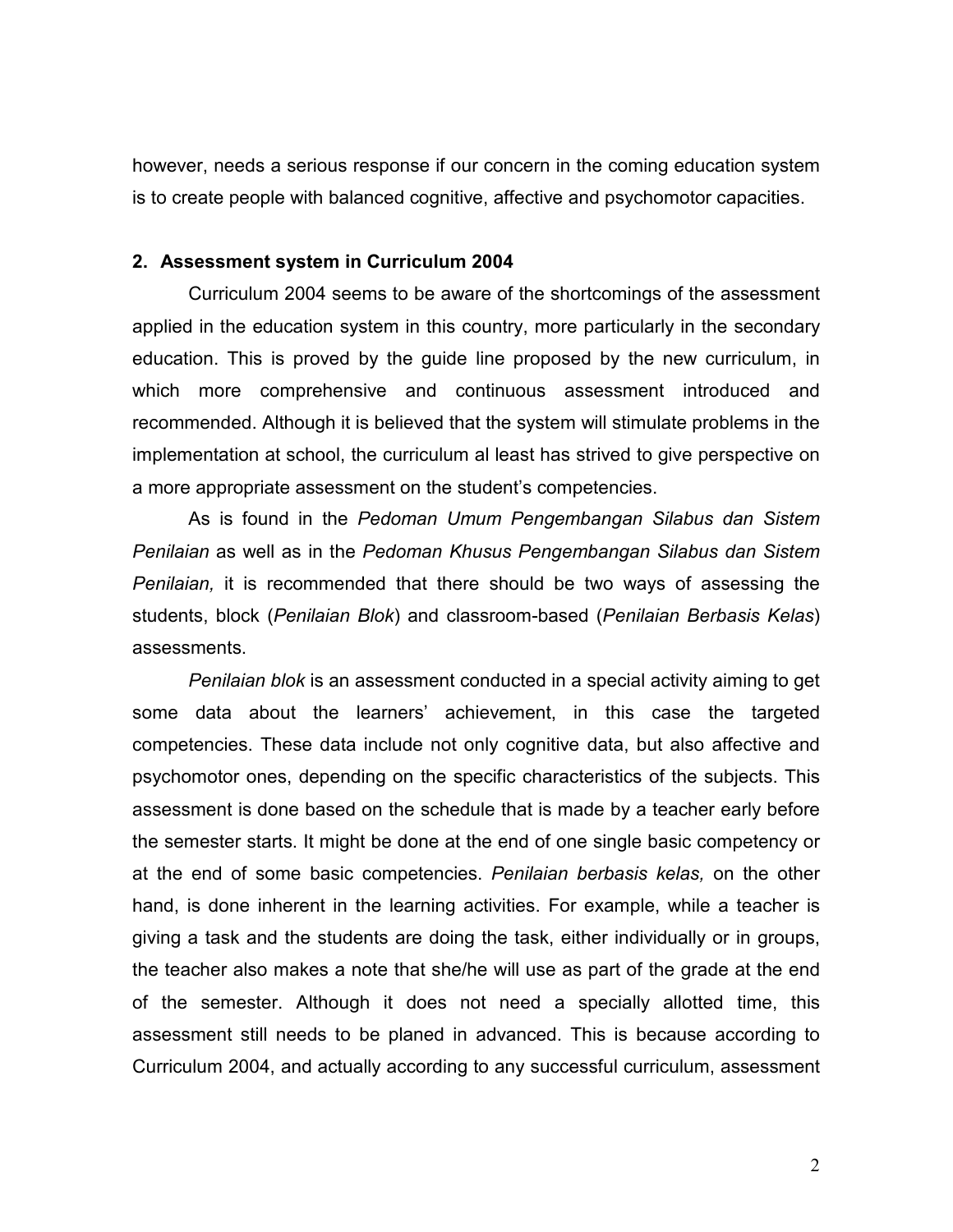on students' achievement should be continuous, with multi ways and multi instruments and from multi resources.

#### B. What is a comprehensive assessment?

Comprehensive assessment, in this paper, once again is one that includes not only cognitive aspect but also affective and psychomotor, depending on the characteristics of the subjects. When our concern is English, it then means that we are talking about designing a kind of assessment that can assess not only the cognitive but also the learners' affective towards English. How about psychomotor? There are still some problems related whether psychomotor needs to be specifically assessed when dealing with English learning in secondary schools, junior and senior high schools. There is an agreement saying that psychomotor is important aspects in English learning, but should it be considered as discreet part? Before talking further about ways to assess learners' achievement in English school subject, let us have a look in brief at the competencies recommended by the new curriculum.

### C. English Communicative Competency Model in Curriculum 2004

 Competency model suggested by Curriculum 2004 is closely related to one proposed by Michael Canale dan Merril Swaine in 1980, which was then updated in Canale's (1983). Canale says that there are four competencies that together form the communicative competency, those are 1) grammatical competence (Hymes' linguistics competence), 2) discourse competence, 3) sociolinguistic competence dan 4) strategic competence.

 Although some differences exist, both conceptually and literally, it can be said that the new curriculum adapts such a model. In Curriculum 2004 of English, there are five competencies that are believed to build the communicative competency of the students, 1) actional competence (kompetensi tindak tutur (dan retorika)), 2) discourse competence (kompetensi wacana, 3) linguistic competence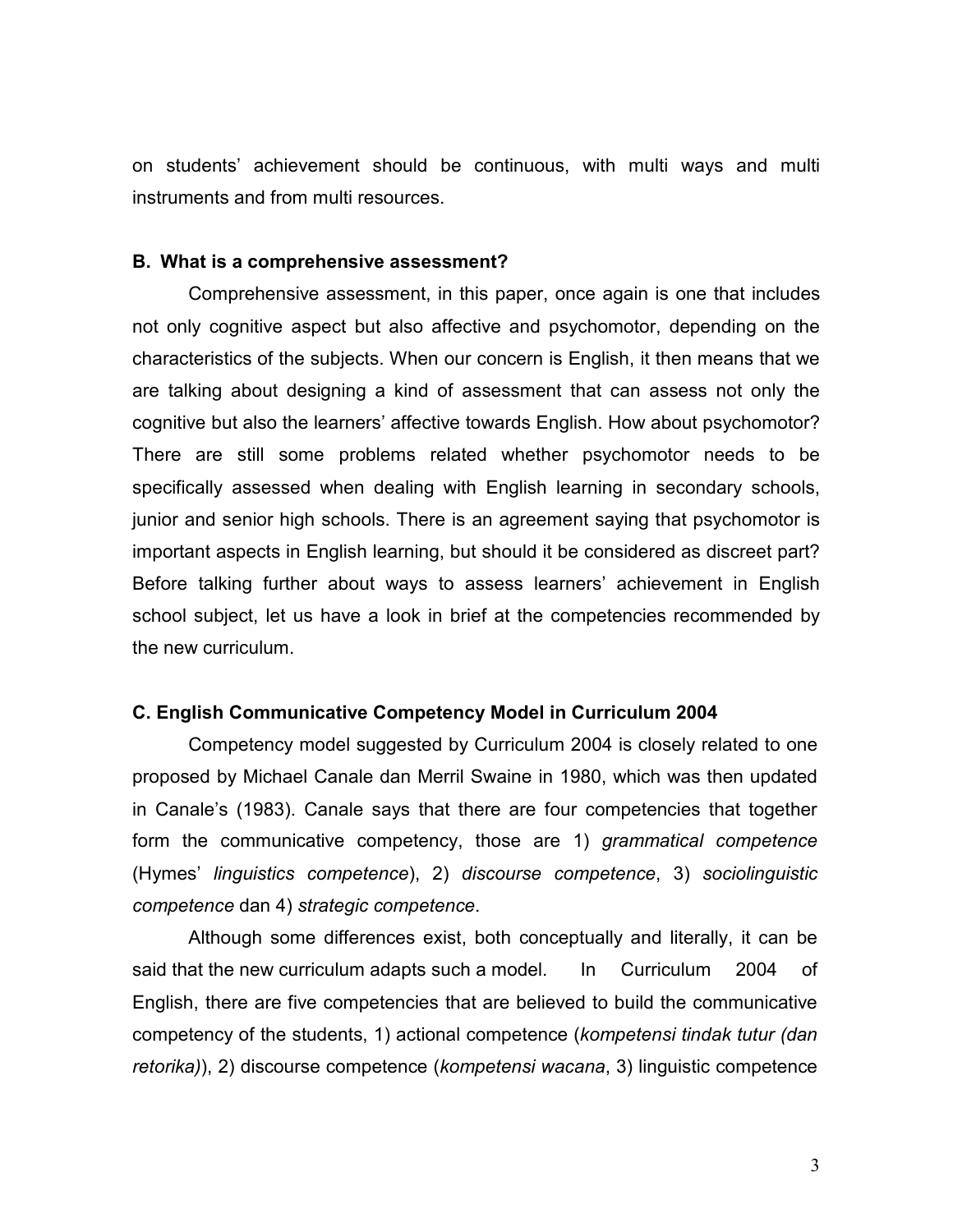(kompetensi linguistic), 4). sosiocultural competence (kompetensi sosiokultural) dan 5) strategic competence (kompetensi strategis). Now look at how such five competencies are ordered in the curriculum, see Figure 1. As the figure suggests, the core competence in the curriculum is the discourse competence. It means that the core goal of learning English in senior high school is actually to make students able to use English in a communication by paying attention also at the context of situation and context of culture. The question that might soon arise is how such five competencies relate to the three aspects of cognitive, affective and psychomotor.

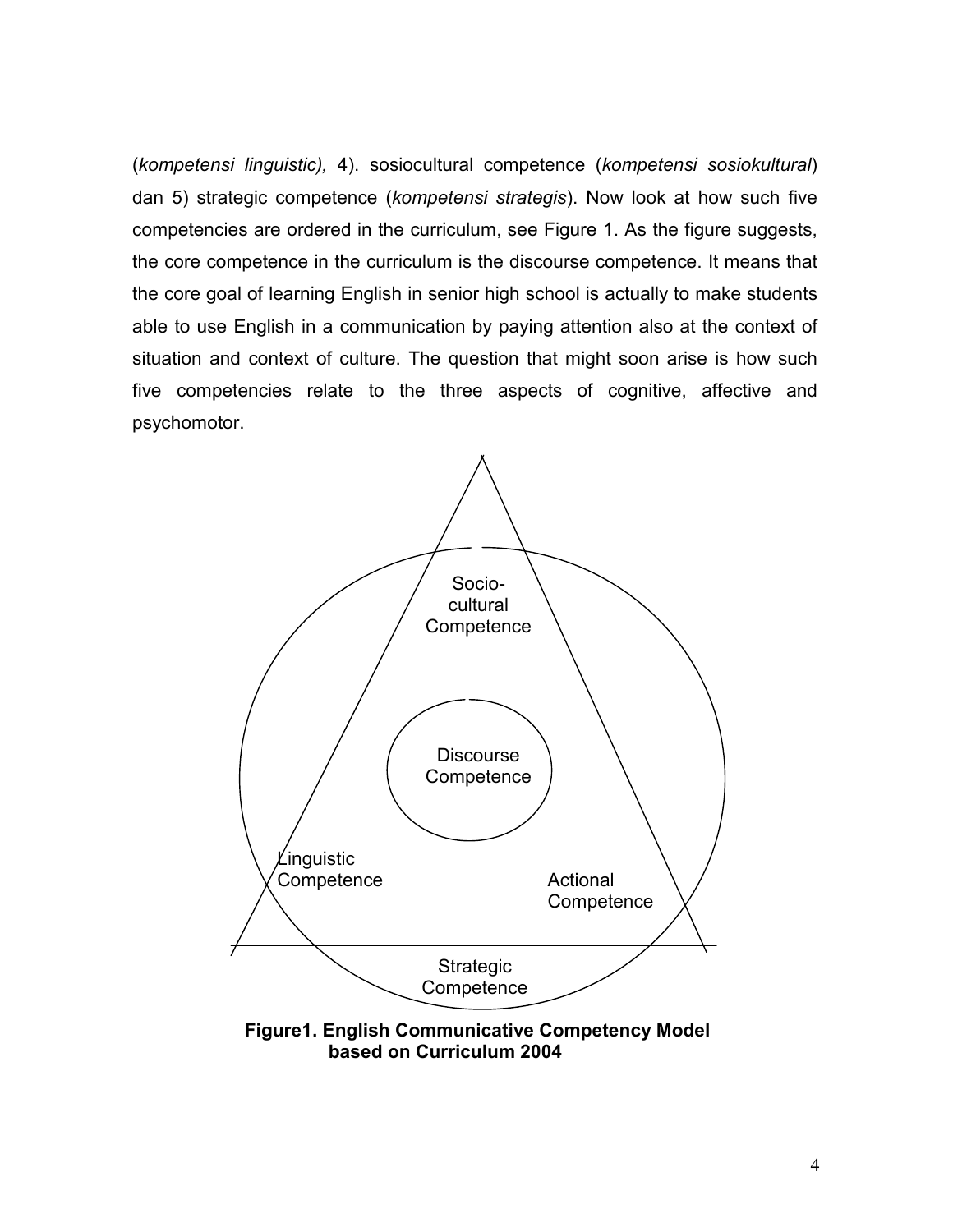## D. Devising assessment instruments

When a teacher wants to devise an instrument to assess the learners' achievement, he/she cannot simply think of what to use. There are some activities that need to be done in doing so. This is also suggested in the new curriculum. The activities that need to be done by a teacher when developing the instrument are as the followings.

- 1. Map the basic competencies and the indicators in each semester. This will result in the possible blocks that you are going to have during the semester. This will be easy if you use a certain book that you believe is relevant to the curriculum. If you do, you simply follow the units in the book.
- 2. Make a plan of all kinds of assessment that you will do during the semester and arrange the schedule. The form of this, which is usually called the Format Rancangan Penilaian Berkelanjutan is provided by the curriculum (See Figure 2).
- 3. Choose aspects that are going to assess (together with the instrument to use, scoring techniques, and what activities or task your students should do).
- 4. Make the instruments

| <b>No</b> | <b>Units/Basic</b> | July |   |        | <b>August</b> |   |                |        | Sept. |   |                | Oct. |   |   | Nov.           |   |   | Dec. |                |   |   |   |   |   |    |
|-----------|--------------------|------|---|--------|---------------|---|----------------|--------|-------|---|----------------|------|---|---|----------------|---|---|------|----------------|---|---|---|---|---|----|
|           | Comp.              |      | 2 | 3      | 4             | 1 | $\overline{2}$ | 3      | 4     | 1 | $\overline{2}$ | 3    | 4 | 1 | $\overline{2}$ | 3 | 4 | ٠    | $\overline{2}$ | 3 | 4 | 1 | 2 | 3 | -4 |
| 1.        | Unit 1             |      |   | T<br>ı |               | B |                |        |       |   |                |      |   |   |                |   |   |      |                |   |   |   |   |   |    |
| 2.        | Unit 2             |      |   |        |               |   |                | т<br>Κ |       | B |                |      |   |   |                |   |   |      |                |   |   |   |   |   |    |
| 3.        | Unit 3             |      |   |        |               |   |                |        |       |   |                | D    |   | B |                |   |   |      |                |   |   |   |   |   |    |
| 4.        | Unit 4             |      |   |        |               |   |                |        |       |   |                |      |   |   |                |   |   | B    |                |   |   |   |   |   |    |
|           |                    |      |   |        |               |   |                |        |       |   |                |      |   |   |                |   |   |      |                | P |   |   |   |   |    |

Note: B : Block tests, TI: Individual Assignments, TK : Group Assignment, P: Portfolio

Figure 2. Example of Format Rancangan Penilaian Berkelanjutan

E. Types of Activities, Instruments and Aspects to assess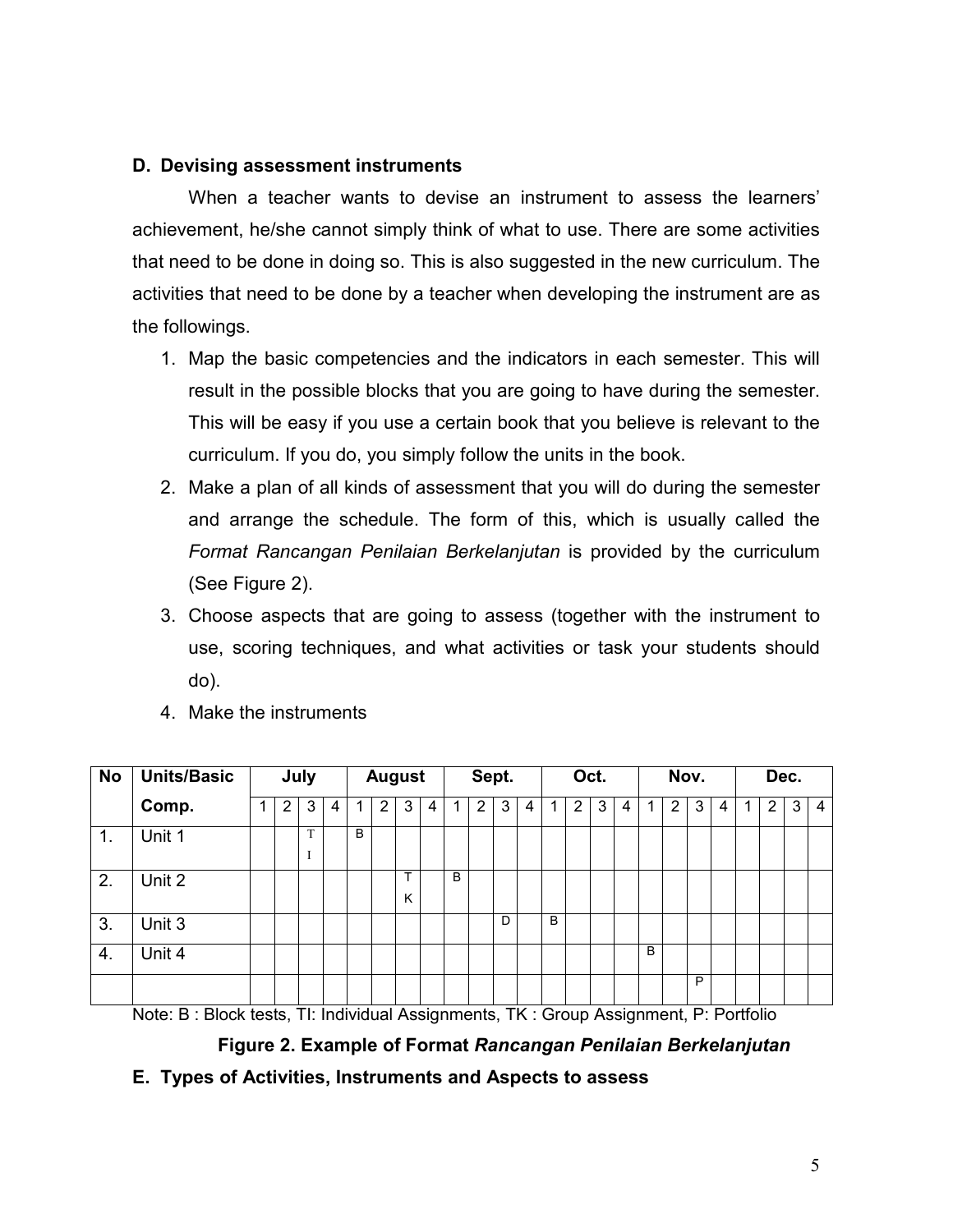To make it sort, observe the following table.

| No. | <b>Activities</b>                                                                      | <b>Competencies to</b><br>assess                                                                                                           | <b>Aspects to</b><br><b>Assess</b> | <b>Instruments</b>                                    |
|-----|----------------------------------------------------------------------------------------|--------------------------------------------------------------------------------------------------------------------------------------------|------------------------------------|-------------------------------------------------------|
| 1.  | <b>Test</b>                                                                            | Actional Competence,<br>Linguistic competence,<br>Socio-cultural<br>Competence,<br><b>Discourse</b><br>competence, strategic<br>competence | Cognitive                          | Paper and<br>pencil test                              |
| 2.  | Individual<br>Assignment<br>(Telling<br>experiences in<br>either written or<br>spoken) | Actional Competence,<br>Linguistic competence,<br>Socio-cultural<br>Competence,<br><b>Discourse</b><br>competence, strategic<br>competence | Cognitive<br>Affective             | Rubric or<br>Scoring guide<br>Portfolio and<br>rubric |
| 3.  | Group discussion                                                                       | Actional Competence,<br>Linguistic competence,<br>Socio-cultural<br>Competence,<br><b>Discourse</b><br>competence, strategic<br>competence | Cognitive<br>Affective             | Worksheet<br>Observation<br>sheet                     |
| 4.  | Outing                                                                                 | Actional Competence,<br>Linguistic competence,<br>Socio-cultural<br>Competence,<br><b>Discourse</b><br>competence, strategic<br>competence | Cognitive<br>Affective             | Worksheet<br>Observation<br>sheet                     |

## F. Mastery Learning in Curriculum 2004

One principle in the implementation of Curriculum 2004 is mastery learning. The basic philosophy of mastery learning says that anyone can learn anything. What differentiates between quick students and the slower ones are the amount of help and the amount of time provided. Furthermore, the used of mastery learning in Curriculum 2004 is based on the following consideration.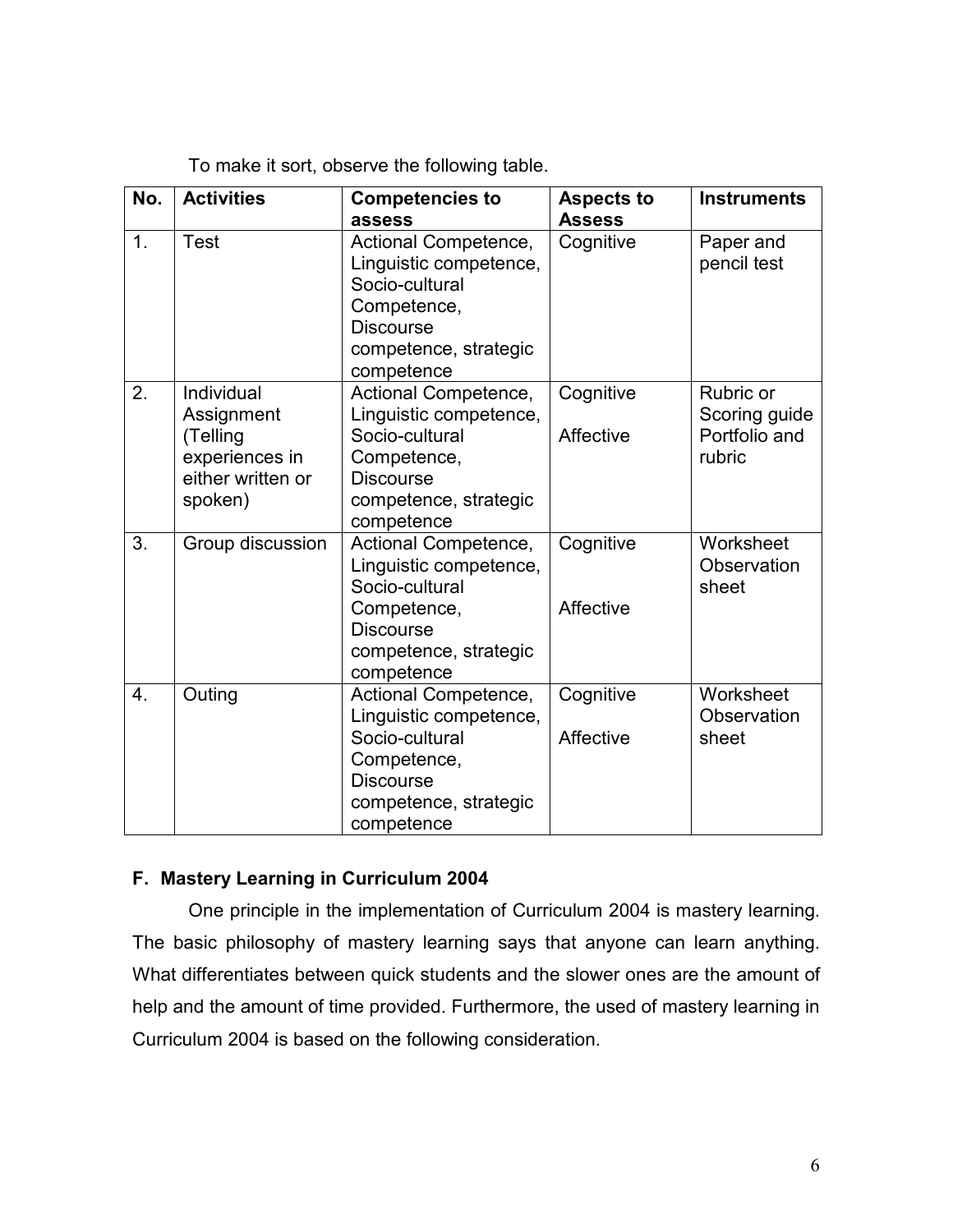- 1. Because learners are the subject of learning process, every individual learner should arrive at the mastery level.
- 2. Although students have their own capacity in learning, they have the right to get the mastery learning.

As the consequences, learning process that is based on the mastery learning principle should pay significant attention on the individual differences. The learning program should also accommodate the slow learners. There are other logical consequences of mastery learning where school should provide remedial program for students who have not arrived at the mastery level, and enrichment and acceleration programs for those who have.

Based on the mastery learning, a student will pass the subject only if she/he is successful to get the score above the mastery level. In general the mastery level is determined as seventy five percent of the predetermined competencies. Seventy five percent, however, is not a fixed number. The level of mastery in one region might be different from other region. Even, one school could have different mastery level from other school. This is because it is school that determines the standard of mastery level for its students.

### G. Conclusion

As is widely believed, assessment is actually alternative. It means that there quite a lot of ways to assess learners' achievements. Thing worth noting, therefore, is that we, as teachers, need use more ways so that we can really know what our students are really like. Another important thing is that, although there are quite a lot ways to assess, it is not good to use instruments which we do not know well how they work, we cannot use an instrument without letting our students know what they are going to assess about.